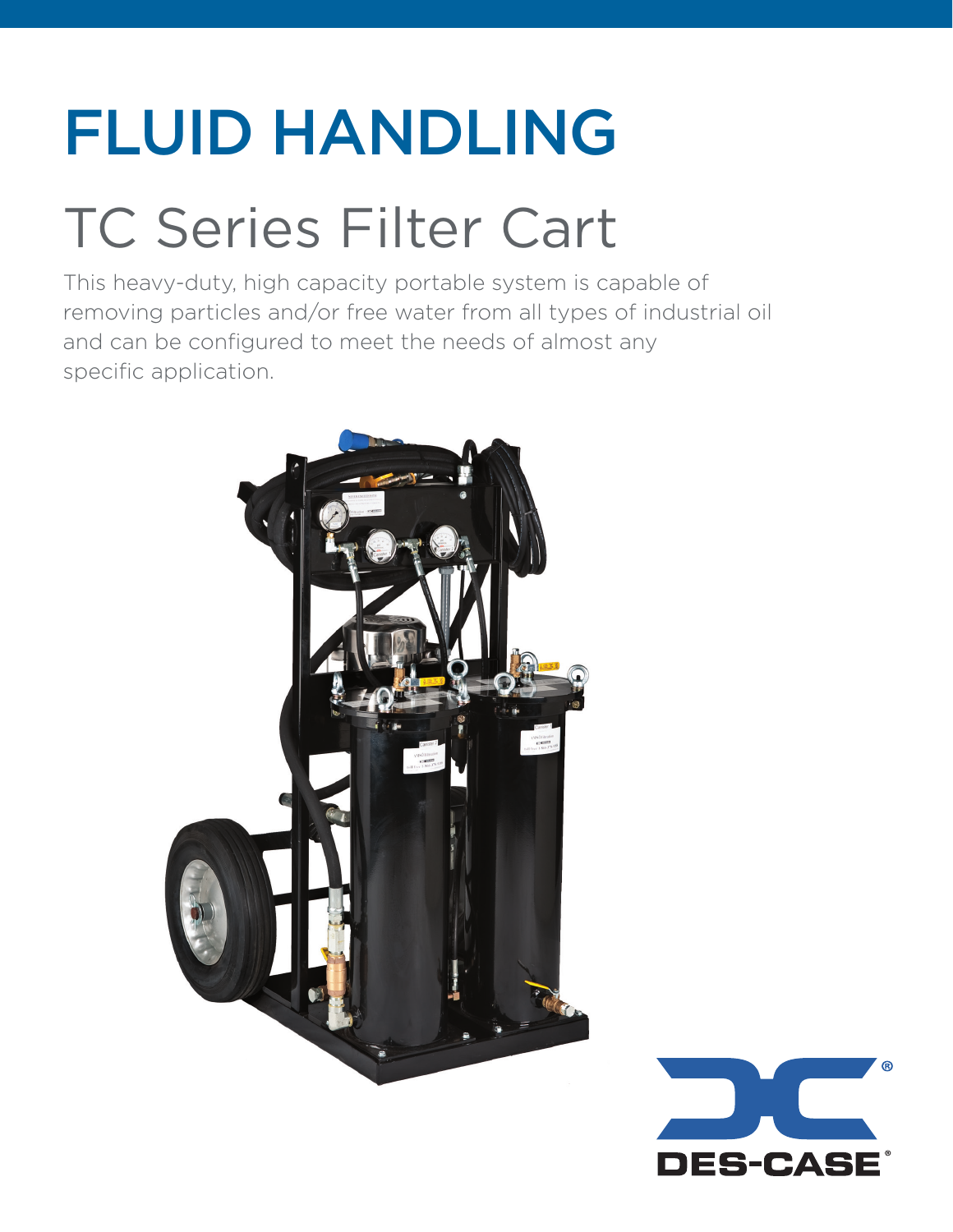## Overview

### The TC Filter Cart:

Where It's Used

- Decontaminating systems
- Flushing new or repaired systems
- Dispensing oil
- Pre-filtering new oil
- Evacuating used oil
- Topping off reservoirs
- Flushing systems
- Collecting oil samples for analysis

#### What Can I Customize?

- Flow rates
- Sample valves
- Strainer type
- Color
- Power configurations
- Filter media types and sizes
- Type of power phase single or three
- Manual bypass

#### Product Features Canisters:

Heavy-duty, industrial style with bolt-down lids and heavy gauge cylinder walls. These canisters can accept various size high-capacity microfiber glass, depth, water removal and molecular sieve elements and can be changed very easily.

#### Pump:

Continuous-duty gear pump; 1-40gpm flow rates available

#### Motor:

Washdown, heavy duty

#### Switch:

NEMA 4 industrial-duty

#### Frame:

Heavy-duty rectangular tubing

### Performance

#### Ambient Operating Temperatures:

- -25°F to 104°F (-32°C to 40°C)
- Maximum Oil Temperatures:
- 175°F (79°C)

#### High Pressure Switch:

• Shuts down the system's motor at 65psi (5.49bar)

#### Pump Relief:

• Opens at 75psi (5.17bar) pump pressure

#### Materials:

- Frame: Carbon steel
- Paint: Industrial powder coat
- Fittings: Zinc-plated steel, brass, bronze, stainless steel, cast iron
- Pumps: Steel, Buna-N, iron, Viton<sup>®</sup>, graphite
- Hoses: EPDM or nitrile

#### Weight:

• Approximately 260-650lbs / 118 to 295Kg (will vary depending on system configurations)

#### Viscosity Range:

• ISO VG 2-680 at 100°F

#### Lifting Eye Bolts:

Allows for easy lifting and maneuverability Hoses:

#### Steel braid reinforced hydraulic hoses

#### Gauges:

Pump pressure and differential pressure gauges Strainer:

To protect the pump

#### Wheels:

16" soild rubber

#### Colors:

Standard is black; customizable colors available at no extra charge